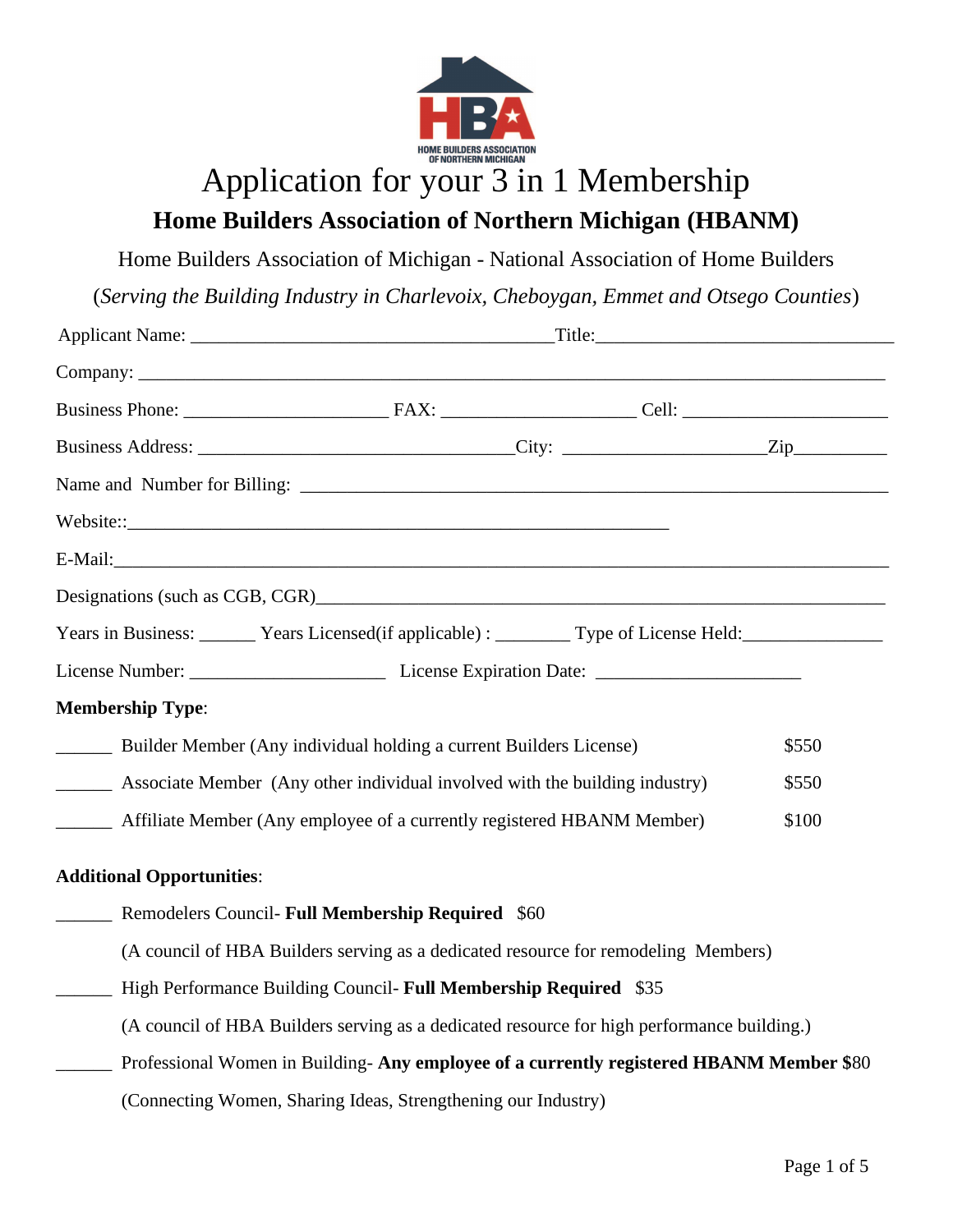| <b>Annual Dues Payment Method:</b>                                                                                                                                                                                                                                                                               |                                           | Submit applications to:                         |
|------------------------------------------------------------------------------------------------------------------------------------------------------------------------------------------------------------------------------------------------------------------------------------------------------------------|-------------------------------------------|-------------------------------------------------|
| Check one:                                                                                                                                                                                                                                                                                                       |                                           | <b>HBA</b> Northern Michigan                    |
| Check enclosed payable to HBANM                                                                                                                                                                                                                                                                                  | 455 Bay Street                            |                                                 |
|                                                                                                                                                                                                                                                                                                                  |                                           | Petoskey, MI 49770                              |
| VISA, MasterCard, AmEx Payment in full                                                                                                                                                                                                                                                                           |                                           | Fax (231) 348-8155                              |
| (Include a 3.5% credit card processing fee)                                                                                                                                                                                                                                                                      |                                           | Phone (231)348-9770<br>www.HBANM.com            |
|                                                                                                                                                                                                                                                                                                                  | Email your application to: info@HBANM.com |                                                 |
| <b>Credit Card Number</b>                                                                                                                                                                                                                                                                                        | Exp. Date                                 | Security Code (last 3 digits on signature line) |
| Signature                                                                                                                                                                                                                                                                                                        |                                           | <b>Total Amount Enclosed</b>                    |
| Completed application, proof of Michigan Builders License or Maintenance and Alteration License (if<br>applicable) and payment must be received in order for your application to be processed. Your application will<br>be processed within 30 days of its remittance to our offices unless otherwise requested. |                                           |                                                 |

By signing this application I acknowledge my business has been conducted professionally, ethically and lawfully and I agree to abide by the Bylaws, Policies and Code of Ethics of the Home Builders of Northern Michigan (HBANM), Home Builders Association of Michigan (HBAM) and National Association of Home Builders (NAHB) to which I will be a member upon approval of this application.

I understand that dues payment to HBANM is NOT deductible as a charitable contribution for federal tax purposes. However, that portion of my dues NOT allocated for political lobbying may be deductible as a necessary business expense.

Applicant Signature: \_\_\_\_\_\_\_\_\_\_\_\_\_\_\_\_\_\_\_\_\_\_\_\_\_\_\_\_\_\_\_\_\_\_\_\_\_\_\_\_\_\_\_\_\_\_\_\_\_Date:\_\_\_\_\_\_\_\_\_\_\_\_\_\_\_\_

Thank your for applying for membership in the Home Builders Association of Northern Michigan (HBANM). We're sure you'll find value in your investment and fulfillment in your time with the Association.

It is unlawful under Federal and State Law to discriminate on the basis of race, creed, color, national origins, ancestry, sex, sexual orientation, mental status, age, lawful source of income, mental retardation, mental or physical disability and familial status.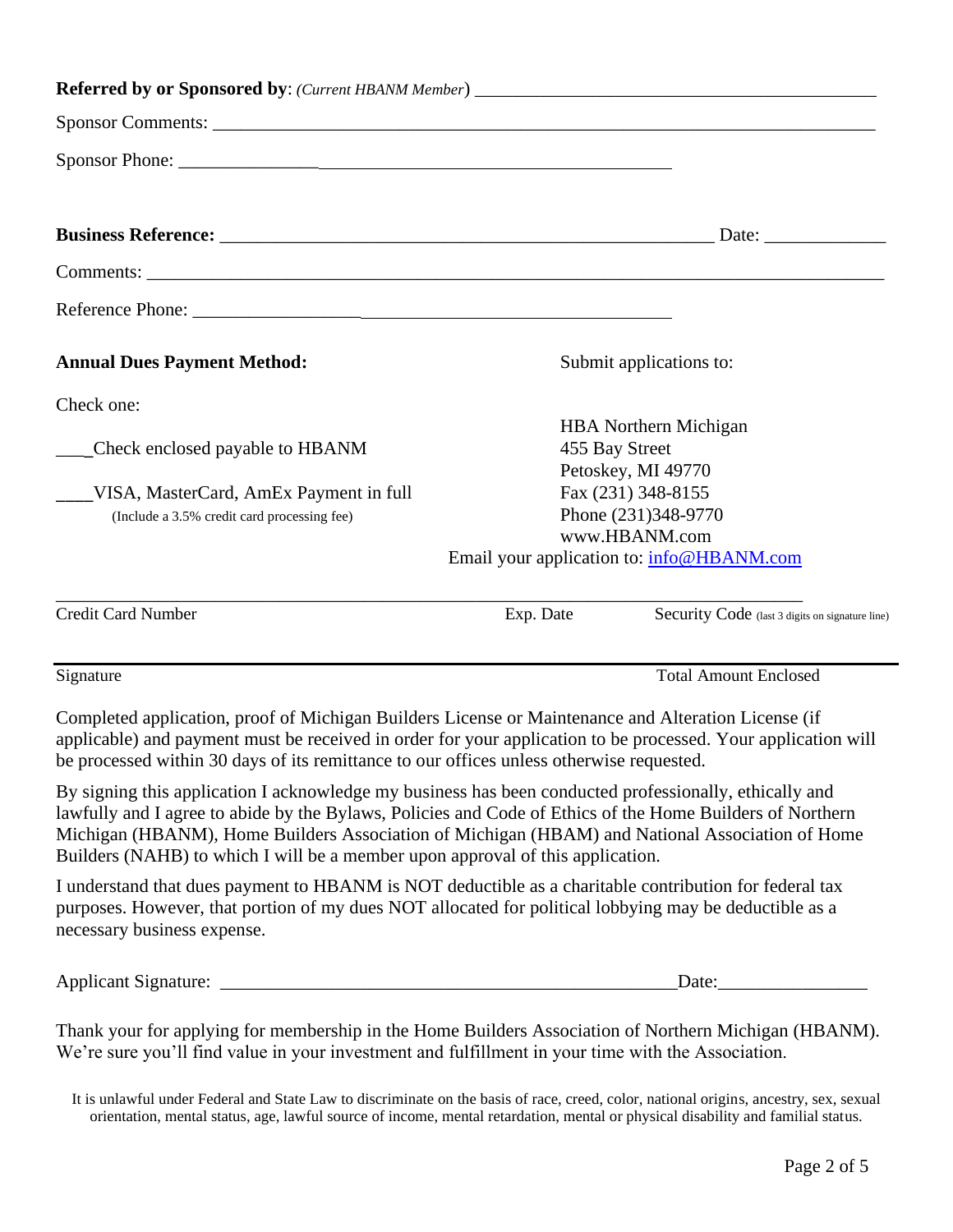This area for HBANM Administrative use only

- **Example 2** Application Received Complete
- License Verified

\_\_\_\_\_\_\_\_\_\_\_\_Code of Ethics Signed

\_\_\_\_\_\_\_\_\_\_\_\_NAHB Membership Information Reporting Codes Recorded

New Member Date

\_\_\_\_\_\_\_\_\_\_\_\_Membership Committee Contact

| <b>Ambassador Assigned</b> |
|----------------------------|
|----------------------------|

\_\_\_\_\_\_\_\_\_\_\_\_Ambassador Assigned Name\_\_\_\_\_\_\_\_\_\_\_\_\_\_\_\_\_\_\_\_\_\_\_\_\_\_\_\_\_\_\_\_\_\_\_\_\_\_\_\_

\_\_\_\_\_\_\_\_\_\_\_\_\_\_\_\_HBAM & NAHB Registration Number\_\_\_\_\_\_\_\_\_\_\_\_\_\_\_\_\_\_\_\_\_\_\_\_\_\_\_\_\_\_\_\_\_

\_\_\_\_\_\_\_\_\_\_\_\_Welcome Letter Sent

\_\_\_\_\_\_\_\_\_\_\_\_New Member Visit with Executive Officer

Member



**National Association** of Home Builders



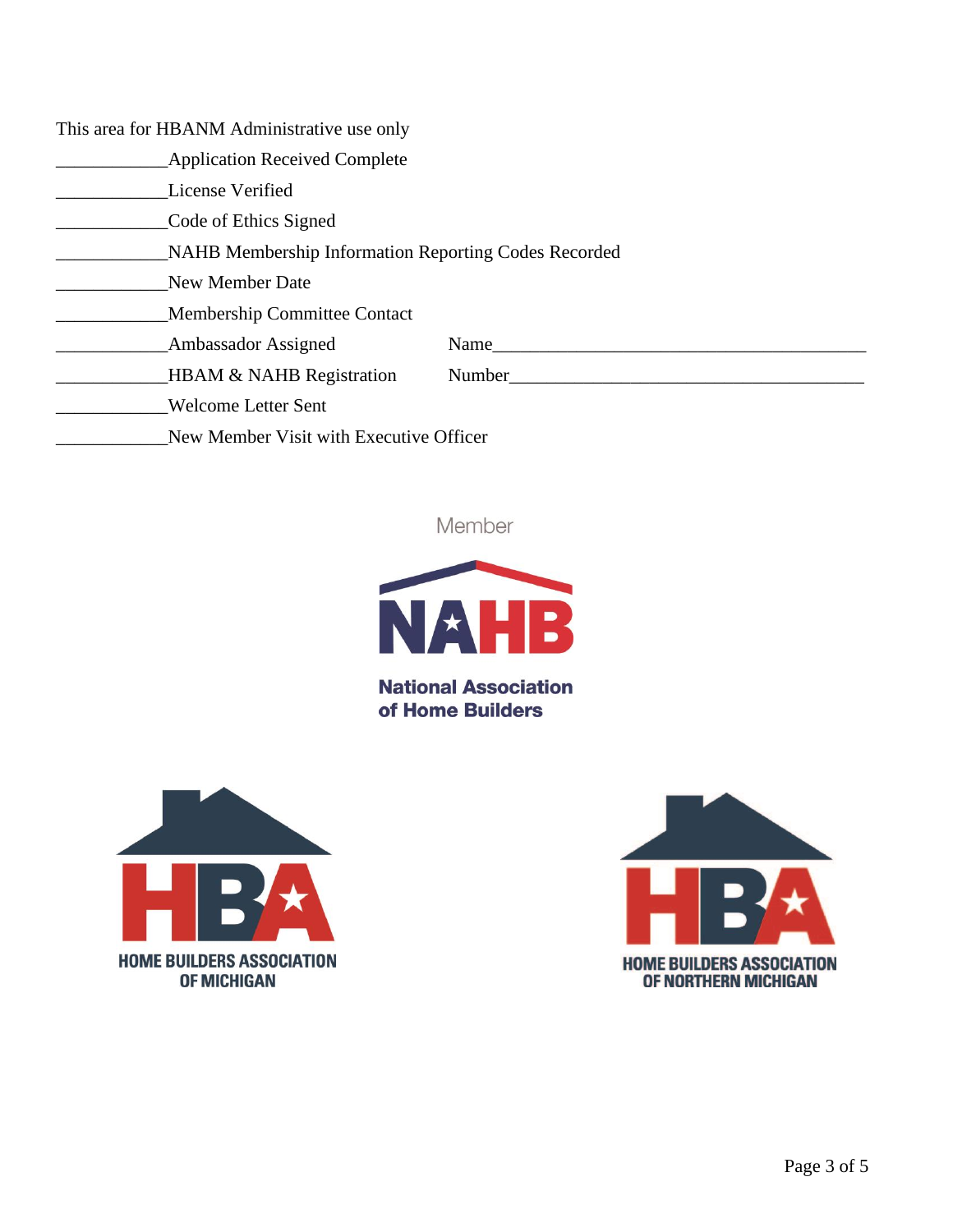

The Home Builders Association of Northern Michigan (HBANM) is a local association of the Michigan Association of Home Builders (MAHB) and the National Association of Home Builders (NAHB), and abides by their bylaws.

Members of the HBANM are required to abide by the HBANM Code of Ethics.

## **The Code of Ethics for the HBANM is as follows**:

- 1. Our paramount responsibility is to our customers, our community, and our country.
- 2. Honesty is our guiding business policy
- 3. High standards of health, safety, and sanitation shall be built into every home.
- 4. Members shall deal fairly with their respective employees, subcontractors, and suppliers.
- 5. As members of a progressive industry, we encourage research to develop new materials, new building techniques, new building equipment, and improved methods of home financing to the end that every home purchaser may receive the greatest value possible for every dollar spent.
- 6. All sound legislative proposals affecting our industry and the people we serve shall have our informed and vigorous support.
- 7. We hold inviolate, the free enterprise system and the American way of life.
- 8. We pledge our support to our associates, our local, state and national association, and all relate industries concerned with the preservation of legitimate rights and freedoms.
- 9. We assume these responsibilities freely and solemnly mindful that they are part of our obligation as members of the Home Builders Association of Northern Michigan, Inc.

Member Signature: \_\_\_\_\_\_\_\_\_\_\_\_\_\_\_\_\_\_\_\_\_\_\_\_\_\_\_\_\_\_\_\_\_\_\_\_\_\_\_\_\_\_\_\_\_\_\_\_\_Date:\_\_\_\_\_\_\_\_\_\_\_\_\_\_\_\_